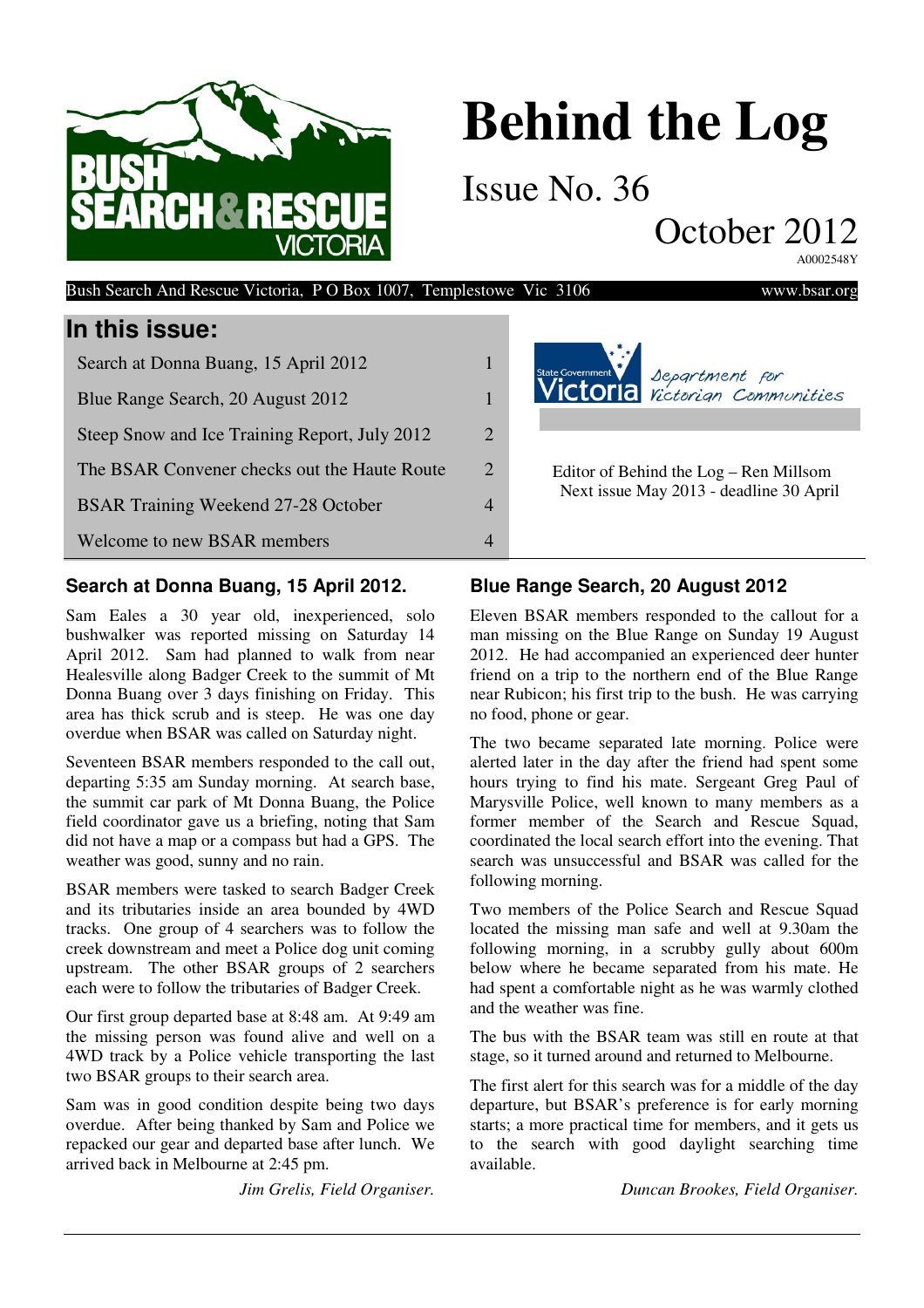# **Steep Snow and Ice Training, July 2012**

BSAR has a Steep Snow and Ice classification to support the Police where alpine terrain is not safe without appropriate alpine equipment and skills. Steep Snow and Ice practice is intended for members who already have alpine skills, although over recent years more members with developing alpine skills have joined the training. The annual SSI training as it has currently evolved to, is conducted over two weekends.

The training this year was focused around familiarisation of the alpine equipment used by BSAR such as avalanche transceivers, probes, snow shovels and practice of alpine skills entailing self arrest, holding a fall while roped on snow and stretcher hauling including Z-Pulley systems.

The first weekend uses a day off snow to undertake instructional activities in a warmer environment to make best use of the time on the snow. For this year's dryland training we had 22 BSAR members attend at the Williamstown Police Station, the home of Police Search and Rescue on Sunday the 22nd July.

The focus for this day was on Avalanche Transceiver theory and practice (the Williamstown foreshore practice seen below) and rope skills supporting stretcher hauling run by a member of the Police Search and Rescue squad, with BSAR members broken into two groups to allow more focused practice.



The second weekend for the on snow component saw us return to Mt. Buller with 15 BSAR members on the 28<sup>th</sup> and 29<sup>th</sup> of July. Inclement weather was experienced and given the snow conditions, we selected an area below the dam adjacent to Bourke St, known as the Bluff. This became our practice and overnight camping area, with the approval of the Mt. Buller Ski Patrol, who facilitated our entry onto the mountain resort and use of a lift up the mountain.

Over the course of the weekend we practised self arrest (see picture below), stretcher hauling, cramponing, with ice axe and crampons on the icy snow, followed by holding falls while roped, winding up with avalanche transceiver practice and awareness that instructors do put avalanche transceivers up snow gums, to keep you thinking!

This all wouldn't have been possible, without the police who provided transport and instruction, Mt. Buller Resort, Ski Patrol and the participants and the BSAR SSI organisers - Eric Krista, Frank Zgoznik, Jim Grelis and Peter Campbell.



BSAR members on the snow on Mt Buller watching a demonstration of how to self arrest. *Eric Krista, Training Organiser* 

## **The BSAR Convener checks out the Haute Route at Chamonix**

Mark Oates, a BSAR member and Simeon Ranik from Police Search and Rescue and I visited the European Alps to ski the Haute Route in 2012. We chose late May for the trip, towards the end of the ski mountaineering season, hoping to get stable weather conditions.

However, the weather was anything but stable. Ferocious winds had battered the Alps the week before we arrived and some late blizzards had increased the avalanche hazard and partly filled crevasses with unconsolidated snow. The Chamonix Guides Office advised that "conditions were very unusual and dangerous". More bad weather was on the way too.

We skied a day on the Grand Montets at Argentiere to acclimatize. There was plenty of firm and icy snow and even some powder up high. Simeon's back was very sore so unfortunately his skiing was somewhat limited.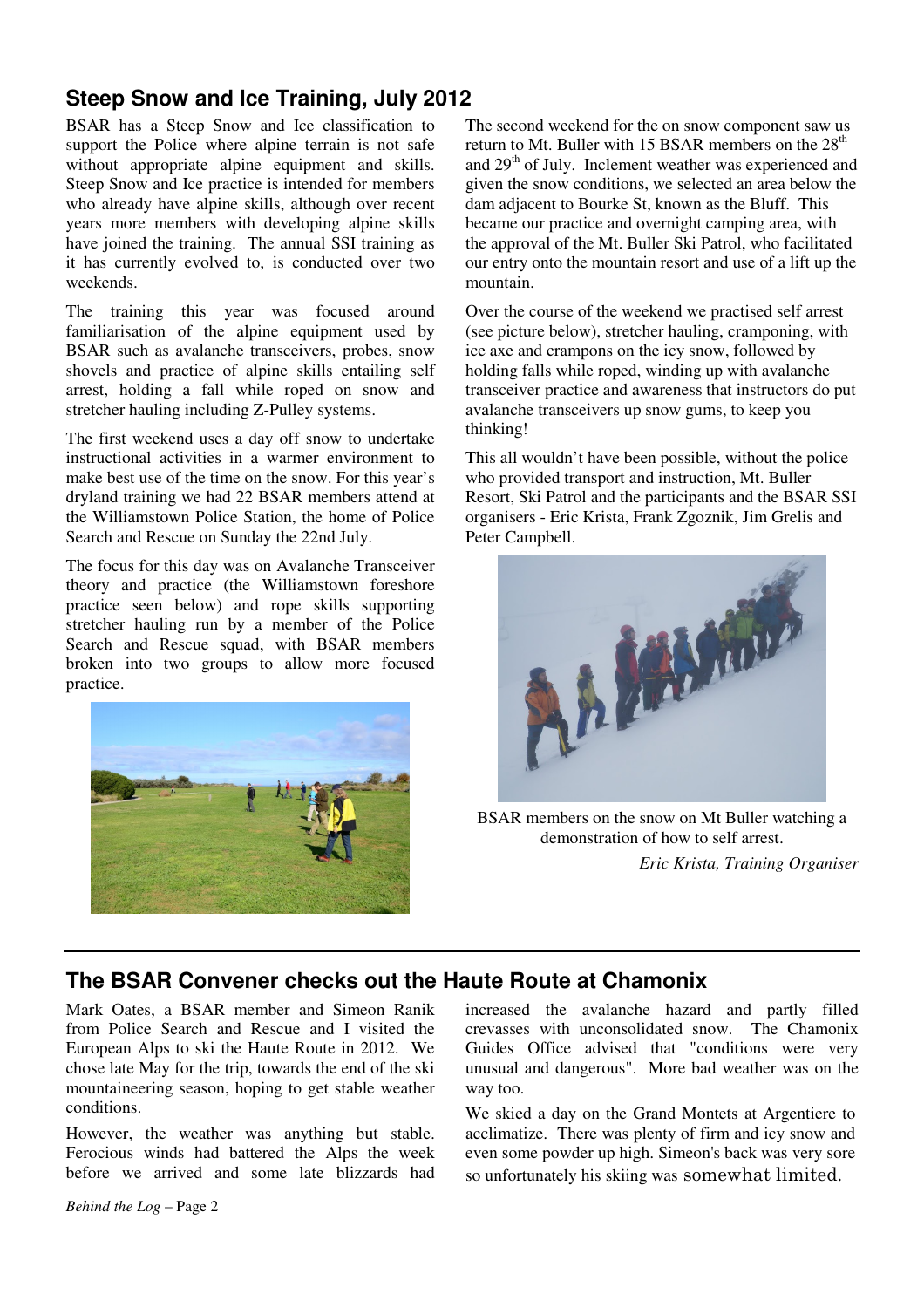Mark and I tackled the first section of the Haute Route from Chamonix to Champex during a 2 day window of good weather. After a long hot ski ascent of the Chardonnet Glacier we did a tricky ski abseil down the Col du Chardonnet onto the upper Saliena glacier and into Switzerland. After climbing the Fenetre de Saliena we traversed the upper Trient Glacier then descended steeply next to the Trient icefall. The reward for a short climb up to the Col des Escandies was the sight of the Val d'Arpette - one of the best ski runs on the entire route.

We skied cautiously as avalanche debris was prominent on most of the slopes on the south side of the valley. We were lucky to spot a Chamois trudging across the snow in the distance. We were the only party to get through on this day, which is most unusual for the Haute Route. We had a late lunch and sent an OK message with my Spot tracking device to notify Simeon of our location.

Walking out down the valley we were greeted by a bus which took us out to the efficient Swiss railway. We returned to Chamonix by train after spending a night in Martigny. The huts further along the Haute Route were all closing due to ongoing bad weather and dangerous conditions, so the rest of the route was effectively closed.

After waiting out two days of bad weather in Chamonix, Mark and I attempted to ski the steep Millieu glacier route on the Aguille d'Argentiere. I nearly reached the summit, but deep wet snow halted my progress. We returned to Argentiere Hut, where we had a nice dinner with Simeon and two German friends, Andy and Heiko.

A Norwegian skier had died attempting to ski the Millieu Glacier route after the bad storm about two weeks earlier after he was caught in an avalanche.

Leaving Argentiere Hut, Mark and I then climbed the Col du Passon, and variant start for the Haute Route. The ski traverse was icy and exposed and the final section to the Col required ice axes and crampons. Mark and I teamed up with a couple of friendly locals for the long ski descent back down to Le Tour. The snow became deep and wet as we descended. We had to scramble down a short slippery steep section near the bottom when the snow ran out. This was another long, hard but rewarding day.

We sat out more days of bad weather and visited the many good gear shops in Chamonix and Argentiere. On our last day of good weather we crammed into the Aguille du Midi cable car that was packed with other ski mountaineers. I chatted to some friendly French Alpine Soldiers who heading up to do some alpine training. They said a local "speed flyer" had died yesterday after launching from the Aguille du Midi. Speed-flying is a type of paragliding and involves using a fabric wing like a parachute to descent at speeds of up to 120 kph

We commenced our 17km ski descent of the Vallee Blanche glacier tour amid breathtaking alpine scenery under a clear blue sky. After a fast run on icy snow down to the Glacier du Geant we descended cautiously off route down the right side of the intimidating Seracs du Geant We regained the route on the Glacier du Tacul and continued down the wide expanse of the Mer de Glace (the Sea of Ice).

Markers on the climb from the glacier back to the Montenvers tourist railway highlight the massive retreat of the Mer de Glace over the last century. The railway was still closed due to fallen timber so it was a long but nice walk back to the cafe at Chamonix.

Many people die skiing and climbing around the Mont Blanc massif every year due to avalanches, rock fall and crevasse falls. The terrain can be very dangerous and uncompromising. First time ski mountaineers to this region are well advised to hire a mountain guide.

Our trip ended on a high. We were not able to ski the full Haute Route but we had several days of good ski mountaineering in the European Alps. We shall return.

*Peter Campbell*